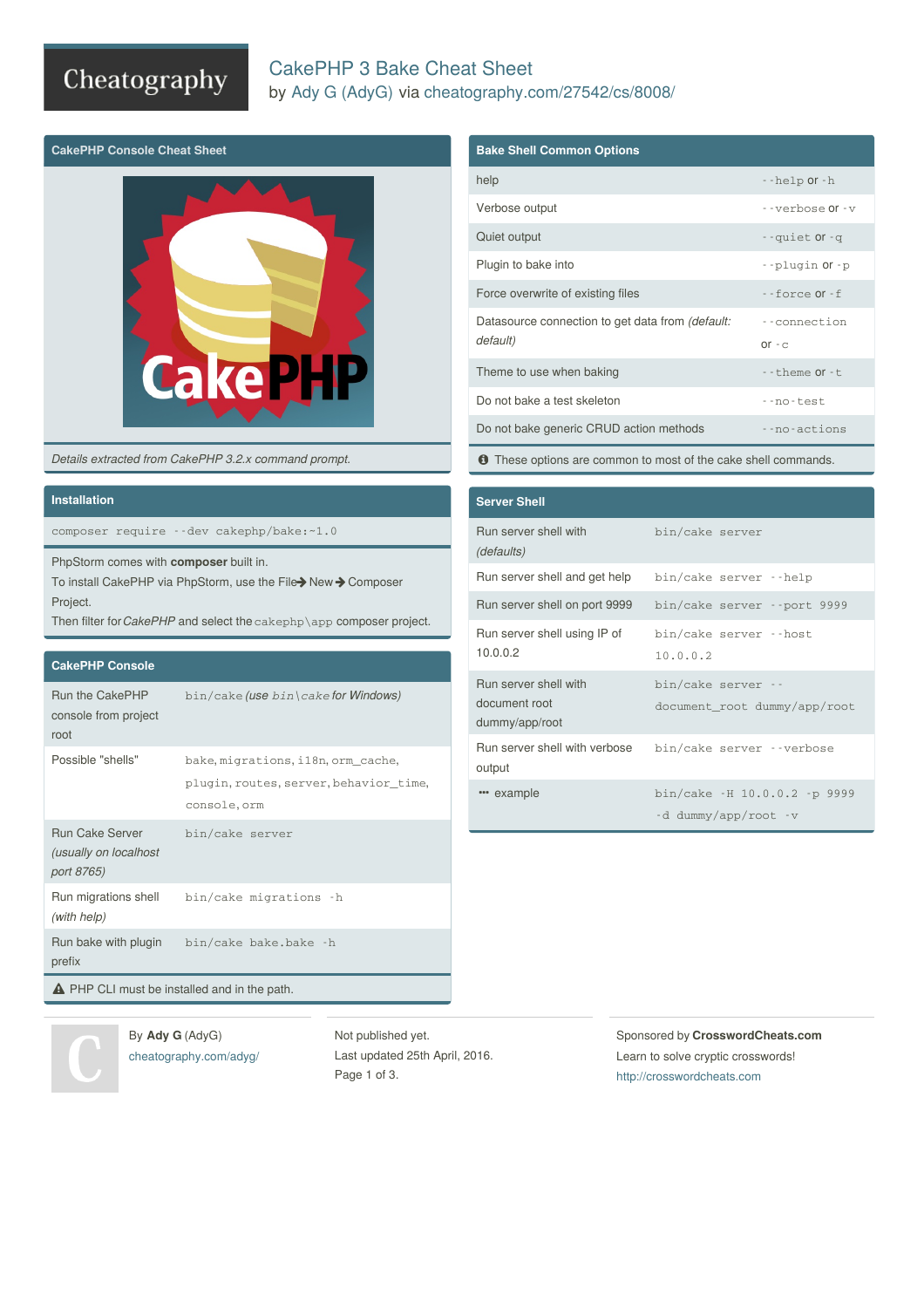# Cheatography

## CakePHP 3 Bake Cheat Sheet by Ady G [\(AdyG\)](http://www.cheatography.com/adyg/) via [cheatography.com/27542/cs/8008/](http://www.cheatography.com/adyg/cheat-sheets/cakephp-3-bake)

| <b>Bake Shell: Model</b>                                                                       |                                                               | <b>Cake Routes Shell</b>                                                                                                      |           |                                                            |  |
|------------------------------------------------------------------------------------------------|---------------------------------------------------------------|-------------------------------------------------------------------------------------------------------------------------------|-----------|------------------------------------------------------------|--|
| Run bake model shell and                                                                       | bin/cake bake model                                           | List of all Routes bin/cake routes                                                                                            |           |                                                            |  |
| list all tables                                                                                |                                                               |                                                                                                                               |           | bin/cake routes check route-and-options                    |  |
| Bake model class for<br>Friends table                                                          | bin/cake bake model Friends                                   | <b>Testing</b>                                                                                                                |           |                                                            |  |
| Run bake model shell and                                                                       | bin/cake bake model --help                                    | " example                                                                                                                     |           | bin/bake routes check /bookmarks/edit/1                    |  |
| get help                                                                                       |                                                               | <b>URL</b> Generation<br>Testing                                                                                              |           | bin/cake routes generate                                   |  |
| Generalised use:                                                                               | bin/cake bake model                                           |                                                                                                                               |           | controller: controllername<br>action: action other options |  |
|                                                                                                | [subcommand] [options]                                        | " example                                                                                                                     |           | bin/cake routes generate                                   |  |
|                                                                                                | $I < M$ odelName> $I$                                         |                                                                                                                               |           | controller: Bookmarks action: edit 1                       |  |
| <b>Options</b>                                                                                 | other than the default ones                                   | " example with                                                                                                                |           | bin/cake routes check                                      |  |
| Table name if "non-<br>conventional" table naming<br>used                                      | --table <tablename></tablename>                               | string                                                                                                                        |           | "/bookmarks/?page=1&sort=title&direction                   |  |
|                                                                                                |                                                               | parameters                                                                                                                    | $=$ desc" |                                                            |  |
| Disable generation of Entity                                                                   | --no-entity                                                   |                                                                                                                               |           |                                                            |  |
| class                                                                                          |                                                               | <b>Bake Shell: Controller</b>                                                                                                 |           |                                                            |  |
| Disable generation of Table<br>--no-table<br>class<br>Disable generation of<br>--no-validation |                                                               | Bake a controller skeleton                                                                                                    |           | cake bake controller                                       |  |
|                                                                                                |                                                               |                                                                                                                               |           | [subcommand] [options]                                     |  |
| validation rules                                                                               |                                                               |                                                                                                                               |           | $[$ <name<math>&gt;]</name<math>                           |  |
| Disable generation of a<br>--no-rules                                                          |                                                               | Bake the My controller with<br><b>CRUD</b> actions                                                                            |           | bin/cake bake controller<br>MyController                   |  |
| rules checker                                                                                  |                                                               | Bake all controllers with CRUD                                                                                                |           | cake bake controller all                                   |  |
| Disable generatin of                                                                           | --no-associations                                             | methods                                                                                                                       |           |                                                            |  |
| associations<br>Disable generation of fields                                                   | --no-fields                                                   | <b>A Beware:</b> This may                                                                                                     |           |                                                            |  |
|                                                                                                |                                                               | overwrite existing controllers                                                                                                |           |                                                            |  |
| Comma separated list of<br>fields to make accessible                                           | --fields<br><fieldname>[,<fieldname>]</fieldname></fieldname> | <b>Options</b>                                                                                                                |           |                                                            |  |
| Comma separated list of                                                                        | --hidden                                                      | Plugin to bake into                                                                                                           |           | --plugin Or-p                                              |  |
| hidden fields                                                                                  | <fieldname>[,<fieldname>]</fieldname></fieldname>             | Force overwrite of existing files<br>Datasource connection to get<br>data from (default: default)<br>Theme to use when baking |           | $-$ force Or $-$ f                                         |  |
| Set the primary key field or                                                                   | --primary-key                                                 |                                                                                                                               |           | -- connection Of -c<br>--theme or-t                        |  |
| fields (comma separated)                                                                       | $\langle key-field \rangle$ [, $\langle key-field \rangle$ ]  |                                                                                                                               |           |                                                            |  |
| Display field if you would like                                                                | --display-field <field-name></field-name>                     |                                                                                                                               |           |                                                            |  |
| to select one                                                                                  |                                                               |                                                                                                                               |           |                                                            |  |

By **Ady G** (AdyG) [cheatography.com/adyg/](http://www.cheatography.com/adyg/)

Not published yet. Last updated 25th April, 2016. Page 2 of 3.

Sponsored by **CrosswordCheats.com** Learn to solve cryptic crosswords! <http://crosswordcheats.com>